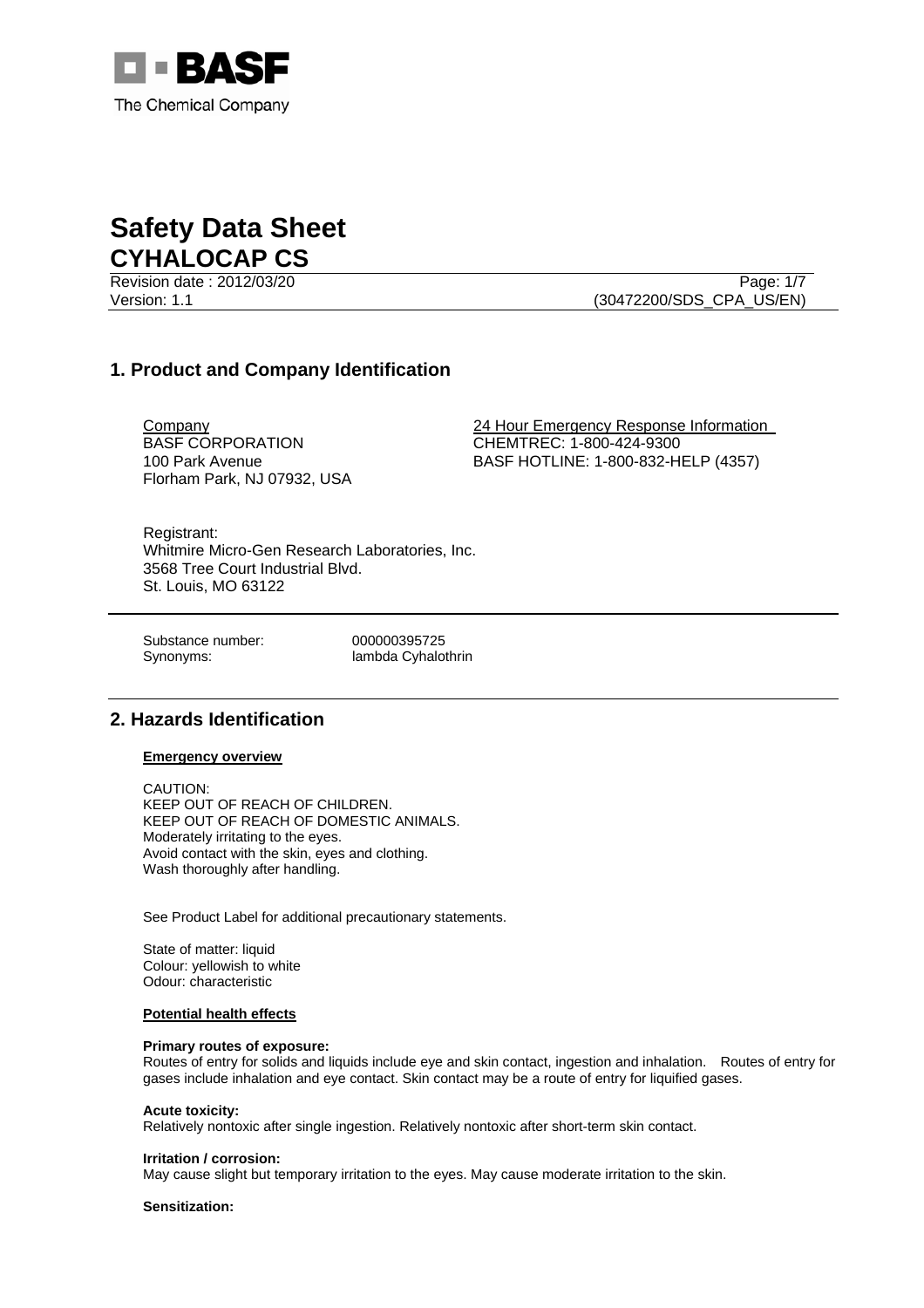Revision date : 2012/03/20 Page: 2/7

Version: 1.1 (30472200/SDS\_CPA\_US/EN)

Skin sensitizing effects were not observed in animal studies.

# **Potential environmental effects**

# **Aquatic toxicity:**

Very toxic (acute effect) to aquatic organisms.

# **3. Composition / Information on Ingredients**

**CAS Number Content (W/W) Chemical name**

91465-08-6 9.7 % Lambda-Cyhalothrin 90.3 % Proprietary ingredients

# **4. First-Aid Measures**

## **General advice:**

First aid providers should wear personal protective equipment to prevent exposure. Remove contaminated clothing. Move person to fresh air. If person is not breathing, call 911 or ambulance, then give artificial respiration, preferably mouth-to-mouth if possible. Call a poison control center or physician for treatment advice. Have the product container or label with you when calling a poison control center or doctor or going for treatment.

## **If inhaled:**

Remove the affected individual into fresh air and keep the person calm.

#### **If on skin:**

Rinse skin immediately with plenty of water for 15 - 20 minutes.

## **If in eyes:**

Hold eyes open and rinse slowly and gently with water for 15 to 20 minutes. Remove contact lenses, if present, after first 5 minutes, then continue rinsing.

## **If swallowed:**

Never induce vomiting or give anything by mouth if the victim is unconscious or having convulsions. Do not induce vomiting. Have person sip a glass of water if able to swallow.

## **Note to physician**

Treatment: Treat according to symptoms (decontamination, vital functions), no known specific antidote.

# **5. Fire-Fighting Measures**

| Flash point:           | $>85\text{ °C}$ | (closed cup)   |
|------------------------|-----------------|----------------|
| Lower explosion limit: |                 | not determined |
| Upper explosion limit: |                 | not determined |

# **Suitable extinguishing media:**

foam, dry powder, carbon dioxide, water spray

## **Hazards during fire-fighting:**

carbon monoxide, carbon dioxide, nitrogen dioxide, nitrogen oxide, Hydrogen chloride, hydrogen fluoride, halogenated hydrocarbons, halogenated compounds, hydrocarbons If product is heated above decomposition temperature, toxic vapours will be released. The substances/groups of substances mentioned can be released in case of fire.

## **Protective equipment for fire-fighting:**

Firefighters should be equipped with self-contained breathing apparatus and turn-out gear.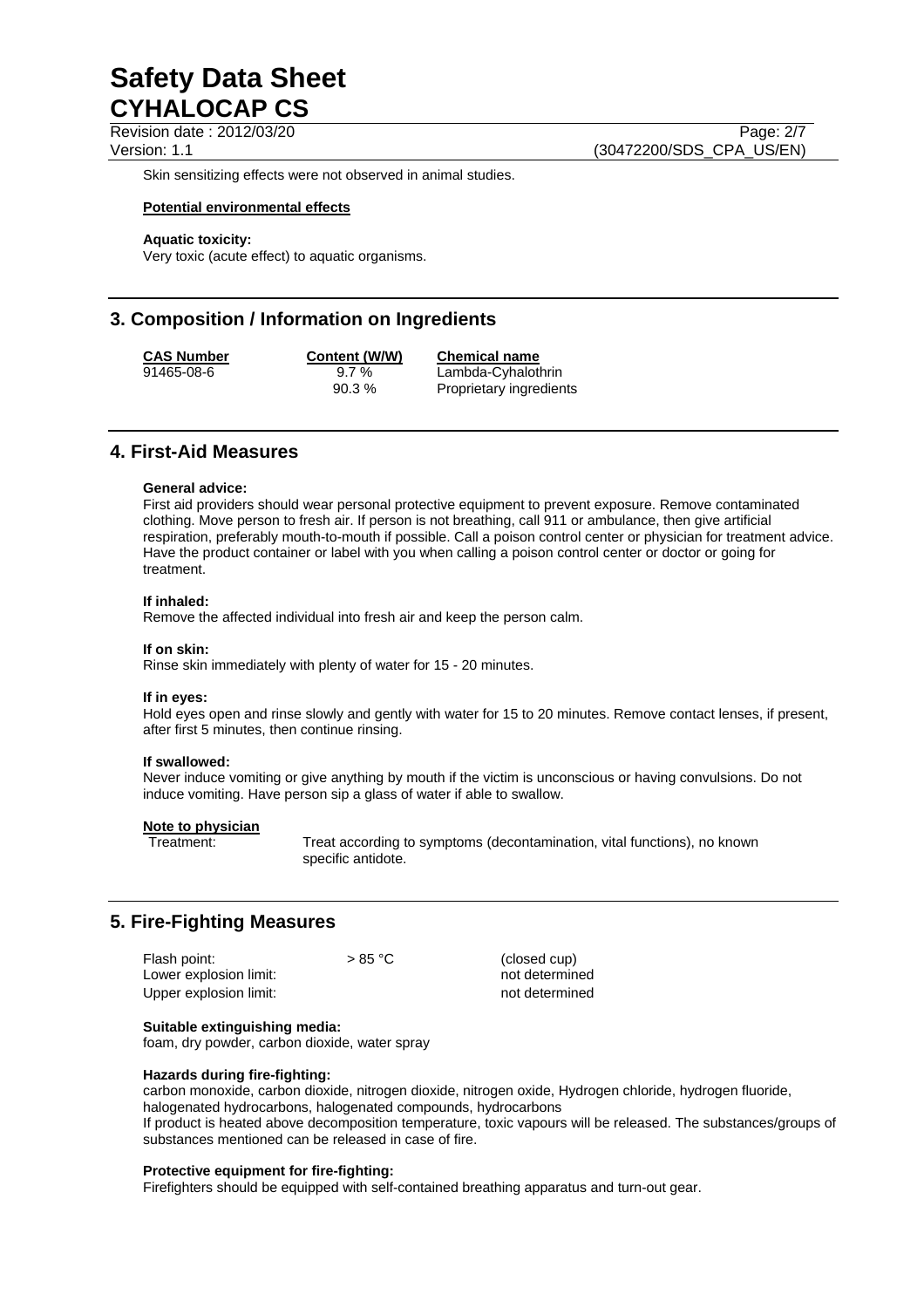Revision date : 2012/03/20 Page: 3/7

Version: 1.1 (30472200/SDS\_CPA\_US/EN)

### **Further information:**

Evacuate area of all unnecessary personnel. Contain contaminated water/firefighting water. Do not allow to enter drains or waterways.

# **6. Accidental release measures**

#### **Personal precautions:**

Take appropriate protective measures. Clear area. Shut off source of leak only under safe conditions. Extinguish sources of ignition nearby and downwind. Ensure adequate ventilation. Wear suitable personal protective clothing and equipment.

#### **Environmental precautions:**

Do not discharge into the subsoil/soil. Do not discharge into drains/surface waters/groundwater. Contain contaminated water/firefighting water. A spill of or in excess of the reportable quantity requires notification to state, local and national emergency authorities. This product is not regulated by CERCLA ('Superfund').

# **Cleanup:**

Dike spillage. Pick up with suitable absorbent material. Spilled substance/product should be recovered and applied according to label rates whenever possible. If application of spilled substance/product is not possible, then spills should be contained, solidified, and placed in suitable containers for disposal. After decontamination, spill area can be washed with water. Collect wash water for approved disposal.

# **7. Handling and Storage**

# **Handling**

### **General advice:**

RECOMMENDATIONS ARE FOR MANUFACTURING, COMMERCIAL BLENDING, AND PACKAGING WORKERS. PESTICIDE APPLICATORS & WORKERS must refer to the Product Label and Directions for Use attached to the product. Provide good ventilation of working area (local exhaust ventilation if necessary). Keep away from sources of ignition - No smoking. Keep container tightly sealed. Protect against heat. Handle and open container with care. Do not open until ready to use. Once container is opened, content should be used as soon as possible. Provide means for controlling leaks and spills. Follow label warnings even after container is emptied. The substance/ product may be handled only by appropriately trained personnel. Avoid all direct contact with the substance/product. Avoid contact with the skin, eyes and clothing. Avoid inhalation of dusts/mists/vapours. Wear suitable personal protective clothing and equipment.

#### **Protection against fire and explosion:**

The relevant fire protection measures should be noted. Fire extinguishers should be kept handy. Avoid all sources of ignition: heat, sparks, open flame. Avoid extreme heat. Ground all transfer equipment properly to prevent electrostatic discharge. Electrostatic discharge may cause ignition.

#### **Storage**

#### **General advice:**

Keep only in the original container in a cool, dry, well-ventilated place away from ignition sources, heat or flame. Protect containers from physical damage. Protect against contamination. The authority permits and storage regulations must be observed.

#### **Storage incompatibility:**

General advice: Segregate from incompatible substances. Segregate from foods and animal feeds. Segregate from textiles and similar materials.

#### **Storage stability:**

 May be kept indefinitely if stored properly. If an expiry date is mentioned on the packaging/label this takes priority over the statements on storage duration in this safety data sheet.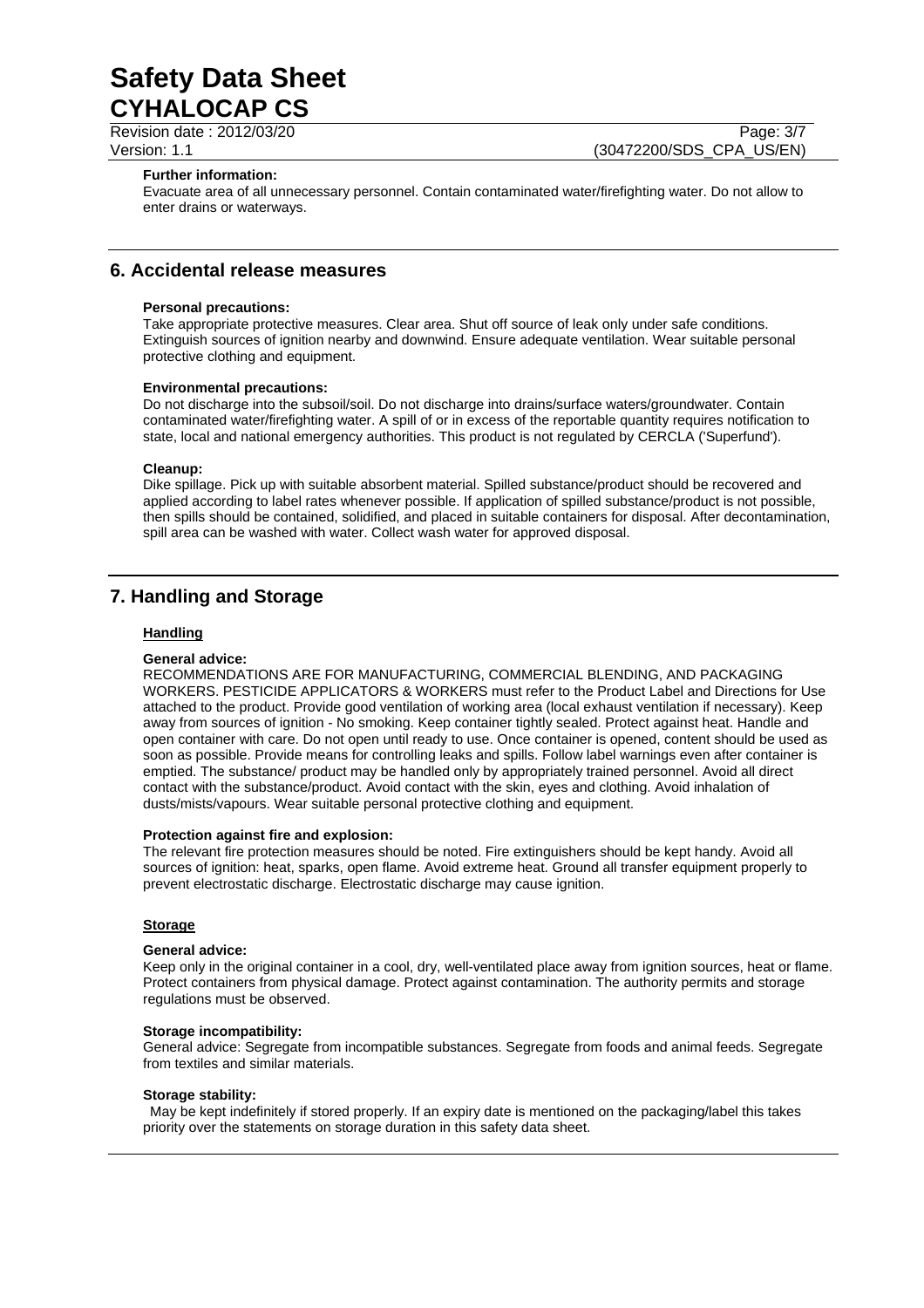Revision date : 2012/03/20 Page: 4/7

Version: 1.1 (30472200/SDS\_CPA\_US/EN)

# **8. Exposure Controls and Personal Protection**

**Users of a pesticidal product should refer to the product label for personal protective equipment requirements.** 

# **Advice on system design:**

Whenever possible, engineering controls should be used to minimize the need for personal protective equipment.

# **Personal protective equipment**

# **RECOMMENDATIONS FOR MANUFACTURING, COMMERCIAL BLENDING, AND PACKAGING WORKERS:**

## **Respiratory protection:**

Wear respiratory protection if ventilation is inadequate. Wear a NIOSH-certified (or equivalent) organic vapour/particulate respirator. For situations where the airborne concentrations may exceed the level for which an air purifying respirator is effective, or where the levels are unknown or Immediately Dangerous to Life or Health (IDLH), use NIOSH-certified full facepiece pressure demand self-contained breathing apparatus (SCBA) or a full facepiece pressure demand supplied-air respirator (SAR) with escape provisions.

#### **Hand protection:**

Chemical resistant protective gloves, Protective glove selection must be based on the user's assessment of the workplace hazards.

#### **Eye protection:**

Safety glasses with side-shields. Tightly fitting safety goggles (chemical goggles). Wear face shield if splashing hazard exists.

## **Body protection:**

Body protection must be chosen depending on activity and possible exposure, e.g. head protection, apron, protective boots, chemical-protection suit.

## **General safety and hygiene measures:**

RECOMMENDATIONS FOR MANUFACTURING, COMMERCIAL BLENDING, AND PACKAGING WORKERS Wear long sleeved work shirt and long work pants in addition to other stated personal protective equipment. Work place should be equipped with a shower and an eye wash. Handle in accordance with good industrial hygiene and safety practice. Personal protective equipment should be decontaminated prior to reuse. Gloves must be inspected regularly and prior to each use. Replace if necessary (e.g. pinhole leaks). Take off immediately all contaminated clothing. Store work clothing separately. Hands and/or face should be washed before breaks and at the end of the shift. No eating, drinking, smoking or tobacco use at the place of work. Keep away from food, drink and animal feeding stuffs.

# **9. Physical and Chemical Properties**

| Form:                | liquid, microencapsulated |                      |
|----------------------|---------------------------|----------------------|
| Odour:               | characteristic            |                      |
| Colour:              | yellowish to white        |                      |
| pH value:            | 7.4                       | $(1\%$ (m), 23.1 °C) |
| Melting point:       | approx. $0^{\circ}C$      |                      |
| Density:             | 1.0103 g/cm3              | (20 °C)              |
| Vapour density:      |                           | not determined       |
| Viscosity, dynamic:  | 482 mPa.s                 | (23 °C)              |
| Solubility in water: |                           | dispersible          |

# **10. Stability and Reactivity**

**Substances to avoid:** strong bases, strong acids, oxidizing agents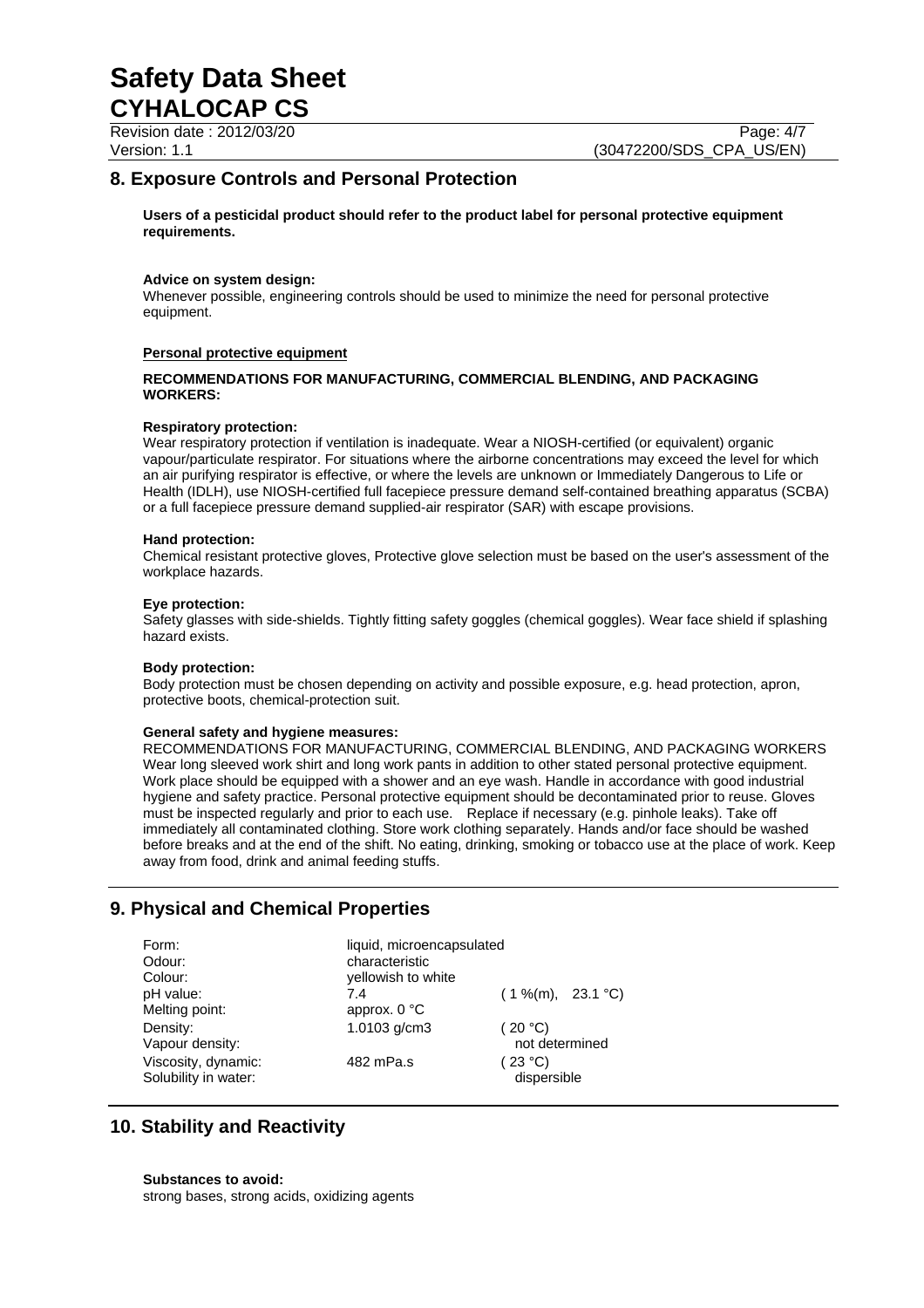Revision date : 2012/03/20 Page: 5/7

#### **Hazardous reactions:**

The product is chemically stable.

### **Decomposition products:**

No hazardous decomposition products if stored and handled as prescribed/indicated., Prolonged thermal loading can result in products of degradation being given off.

# **Thermal decomposition:**

Possible thermal decomposition products: carbon monoxide, carbon dioxide, nitrogen dioxide, nitrogen oxide, Hydrogen chloride, hydrogen fluoride, halogenated hydrocarbons Stable at ambient temperature.

#### **Corrosion to metals:**

Corrosive effects to metal are not anticipated.

# **11. Toxicological information**

## **Acute toxicity**

## **Oral:**

Type of value: LD50 Species: rat (female) Value: > 5,000 mg/kg

#### **Dermal:**

Type of value: LD50 Species: rat (male/female) Value: > 5,000 mg/kg

#### **Irritation / corrosion**

# **Skin:**

Species: rabbit Result: moderately irritating

## **Eye:**

Species: rabbit Result: Slightly irritating. May cause slight irritation to the eyes.

# **Sensitization:**

Buehler test Species: guinea pig Result: Skin sensitizing effects were not observed in animal studies.

#### **Genetic toxicity**

*Information on: lambda-cyhalothrin No mutagenic effects reported.*  ----------------------------------

## **Carcinogenicity**

*Information on: lambda-cyhalothrin The US EPA has classified this substance with the rating of 'D', not classifiable as to human carcinogenicity.*  ----------------------------------

## **Reproductive toxicity**

*Information on: lambda-cyhalothrin*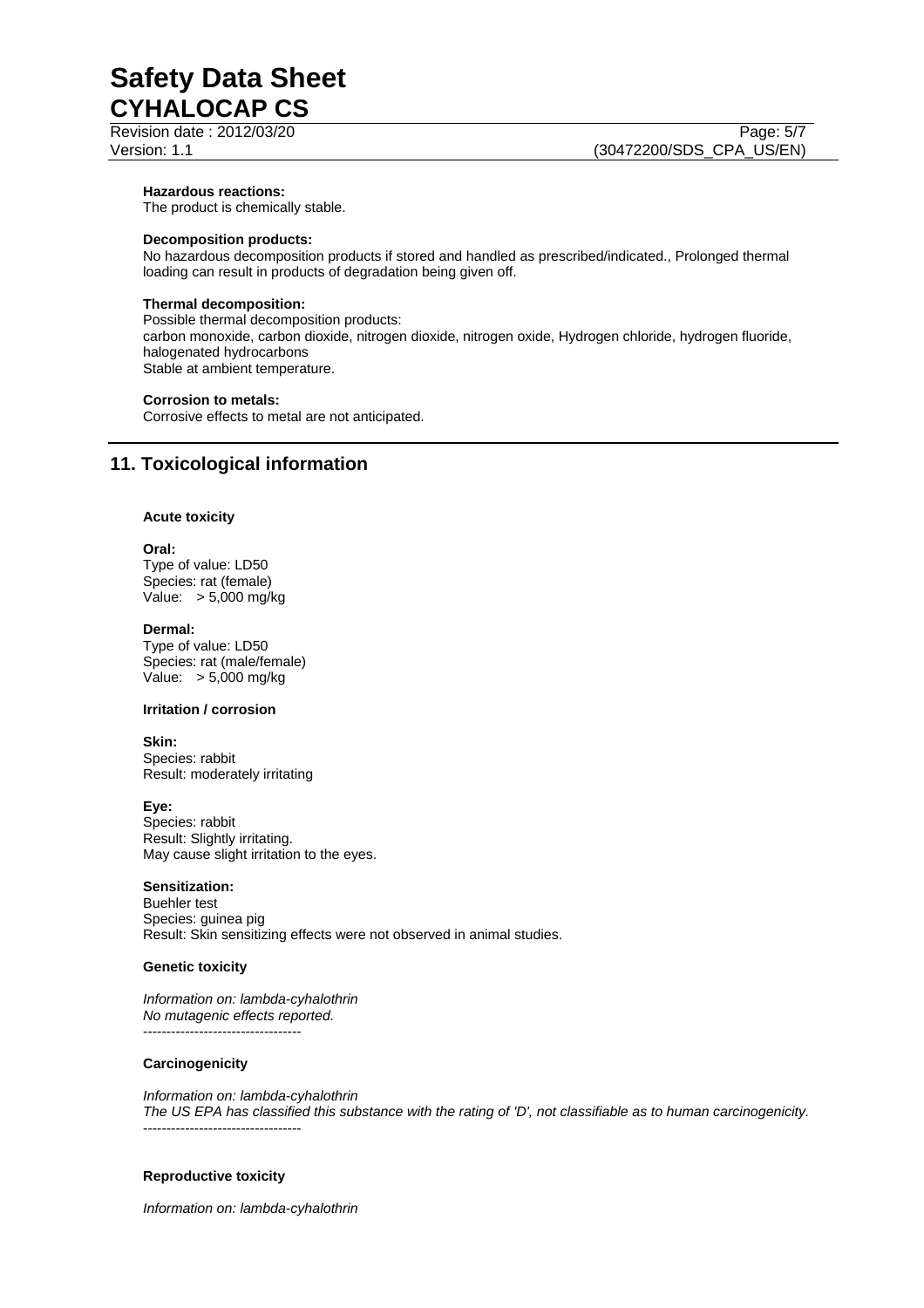Revision date : 2012/03/20

Version: 1.1 (30472200/SDS\_CPA\_US/EN)

*No reproductive toxic effects reported.*  ----------------------------------

# **Development:**

*Information on: lambda-cyhalothrin No indications of a developmental toxic / teratogenic effect were seen in animal studies.*  ----------------------------------

# **12. Ecological Information**

# **Fish**

*Information on: lambda-cyhalothrin Acute: OECD Guideline 203 Flow through. Oncorhynchus mykiss/LC50 (96 h): 0.00024 mg/l*  ----------------------------------

#### **Aquatic invertebrates**

*Information on: lambda-cyhalothrin Acute: OECD Guideline 202, part 1 static Daphnia magna/EC50 (48 h): 0.00036 mg/l*  ----------------------------------

#### **Aquatic plants**

*Information on: lambda-cyhalothrin Toxicity to aquatic plants: green algae/EC50 (96 h): > 0.3 mg/l*  ----------------------------------

# **13. Disposal considerations**

## **Waste disposal of substance:**

Pesticide wastes are regulated. If pesticide wastes cannot be disposed of according to label instructions, contact the State Pesticide or Environmental Control Agency or the Hazardous Waste representative at the nearest EPA Regional Office for guidance.

## **Container disposal:**

Rinse thoroughly at least three times (triple rinse) in accordance with EPA recommendations. Consult state or local disposal authorities for approved alternative procedures such as container recycling. Recommend crushing, puncturing or other means to prevent unauthorized use of used containers.

# **14. Transport Information**

**Land transport**  USDOT

Not classified as a dangerous good under transport regulations

**Sea transport**  IMDG